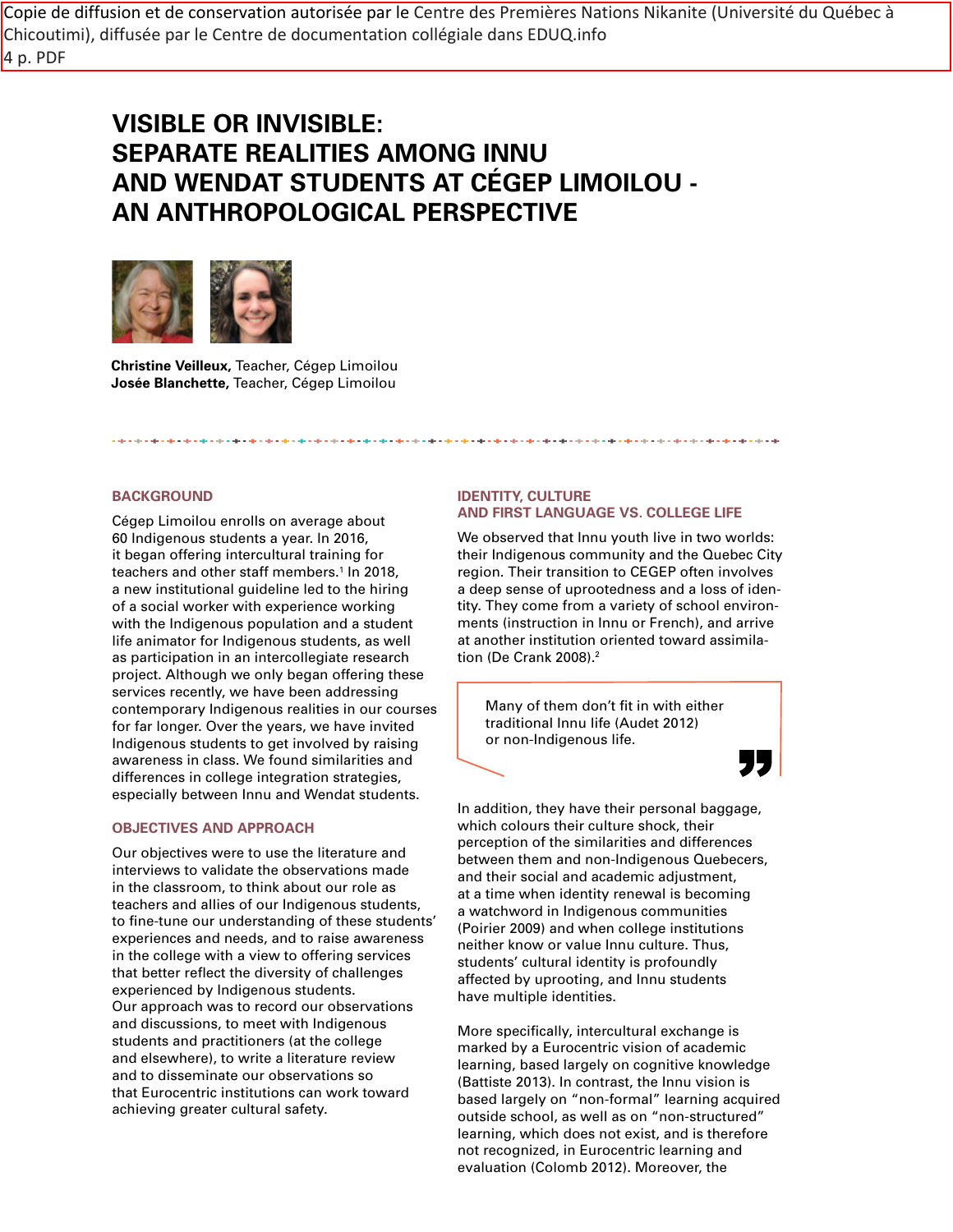Quebec school system focuses on reading and writing as a means of transmitting knowledge, whereas Indigenous cultures traditionally favour the oral transmission of culture (Labrecque 2019).

For example, an Innu student may experience severe stress at the thought of having to hand in homework or write an exam at a specific time, sometimes within a very short deadline. This method is incompatible with a world view in which learning is ongoing, both in and outside of the classroom and long after the term has ended, and in which oral transmission is the preferred means of teaching. This difficult intercultural situation, combined with failure to recognize "other" knowledge, can easily lead to failure (Colomb 2012) and even to students dropping out of school. Yet, despite everything, school education is a priority for Indigenous communities.

Mastery of the language of instruction also has a major impact on adaptation in school. Although French is a second language for most Innu, the college system operates as if it were their first. Thus, although they may meet admission requirements, the Innu who come to our CEGEP for whom French is a second language sometimes have difficulty understanding their teachers, the texts they are assigned to read and the instructions given for homework and exams. Some even told us that they are reticent to speak to each other in their first language at school, on the street or on the bus, for fear of being laughed at.

Wendat students' identity is similar to that of most students in Quebec. French is their first language, and they aren't uprooted because they don't have to leave their community to pursue their studies. In fact, school education has been a Wendat identity marker since the 19th century (Sioui 2011). According to statistics, the Wendat differ from the rest of Quebec's First Nations in that they have a higher post-secondary graduation rate. For example, there is a 15-point difference between Indigenous and non-Indigenous students who hold a college diploma or university degree (2016 Canadian census; CAPRES 2018), but only a 2-point difference between the Wendat (44.8%) and non-Indigenous Quebec students (46.9%) (2001 Canadian census, in Sioui 2011).

Despite having a student identity comparable to that of most students, some Wendat maintain a very strong cultural identity, which varies based on family education and personality. While some are interested in traditional practices, others are more attracted by hunting and fishing or involved in Indigenous social justice issues (Picard 2019).

Living one's culture is a personal matter, but transmitting culture is an important issue for this community, which stopped handing down its language in 1830-1850 (Dorais 2015). Not knowing their traditional language is described as a deficiency, a sense that there is something missing. "The quality of language is crucial to personal identity" (Audet 2012, free translation).

There is a need to symbolically assert their identity to differentiate themselves from non-Indigenous Quebecers, as well as from other Indigenous nations (Dorais 2015). This assertion is important for some Wendat, who feel that their right to an identity is denied by both non-Indigenous Quebecers and other Indigenous nations (C.-A. Lesage, personal correspondence, September 25, 2019). Sometimes this denial is internalized, as in the case of a Wendat student interested in activities organized for the college's Indigenous students: she wondered if she was entitled to participate because she did not speak her traditional language.

# **INTEGRATION STRATEGIES: LIVE AS A VISIBLE MINORITY OR CHOOSE TO REMAIN INVISIBLE**

Because of their phenotype, Innu students are often "visible." This visibility has an impact on their power relationships and on the social and school integration strategies they apply. The interpersonal relationships between non-Indigenous and Innu students vary considerably but, unfortunately, they are often tainted by ignorance, indifference, discrimination, and even hostility and racism. It goes without saying that most non-Indigenous people are unaware of the enormous challenges that Innu students face in attempting to adapt to college. Few have any idea that most of them often face heavier responsibilities than most students their age (Indspire 2018), that they are under extreme pressure to pass their courses in order to keep their funding from the Band Council, or that they are financially insecure.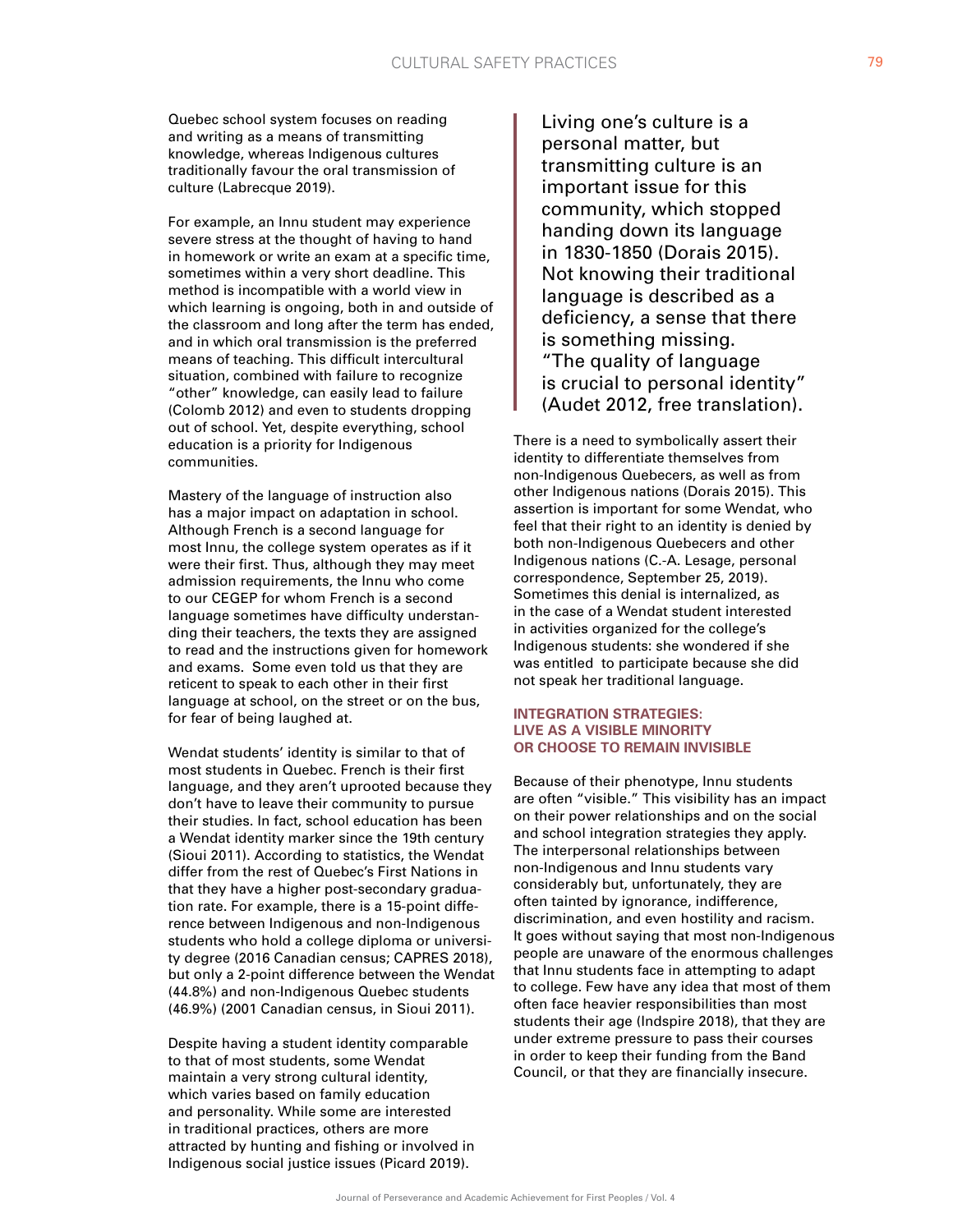They also have to deal on a regular basis with discrimination and rejection when it comes to working in teams, a common learning method in college. Combined with all too common derogatory remarks and isolation, these situations are another reason why Innu students drop out of school. Yet the Innu students who arrive at CEGEP are more determined than anyone. It takes courage to enroll in a "White" college far from home.

For their part, Wendat students do not experience special difficulties when it comes to adapting to college. The financial support provided by their Band Council and the resources available in the community make it far easier for them. The Huron-Wendat development and workforce training centre (CDFM) is one of the main stakeholders in the community that encourage education while promoting the Wendat identity and, in a larger sense, Indigenous identity.

However, even people with a very strong Wendat identity need considerable self-confidence to assert that identity in college. With a phenotype that is usually similar to that of non-Indigenous Quebecers, most Wendat strategically choose not to assert their cultural identity, preferring the protection of "invisibility."

Generally speaking, Indigenous students feel comfortable telling their close friends that they are Wendat, but only on rare occasions will they assert it openly because of the irreversible consequences in their power relationships with the majority. The classroom should be a safe space for the assertion of cultural identity, since a major concern about "becoming visible" is facing prejudice or being rejected when it comes to working in a team, as is often the case for Innu.

### **THE VARIABLE GEOMETRY OF IDENTITY ASSERTION**

So what does all this mean?

Innu students experience a more profound uprooting than expected because of their phenotype, their first language, culture and academic shock and marginalization.

Wendat students are faced with a more complex intercultural experience than expected: even if they are "invisible," they share an innate sense of distrust when they arrive in a new setting.

In all cases,

"students need to be recognized for their culture and for their individuality, since the issue of Indigenous identity is fundamental" (Labrecque 2019, free translation).